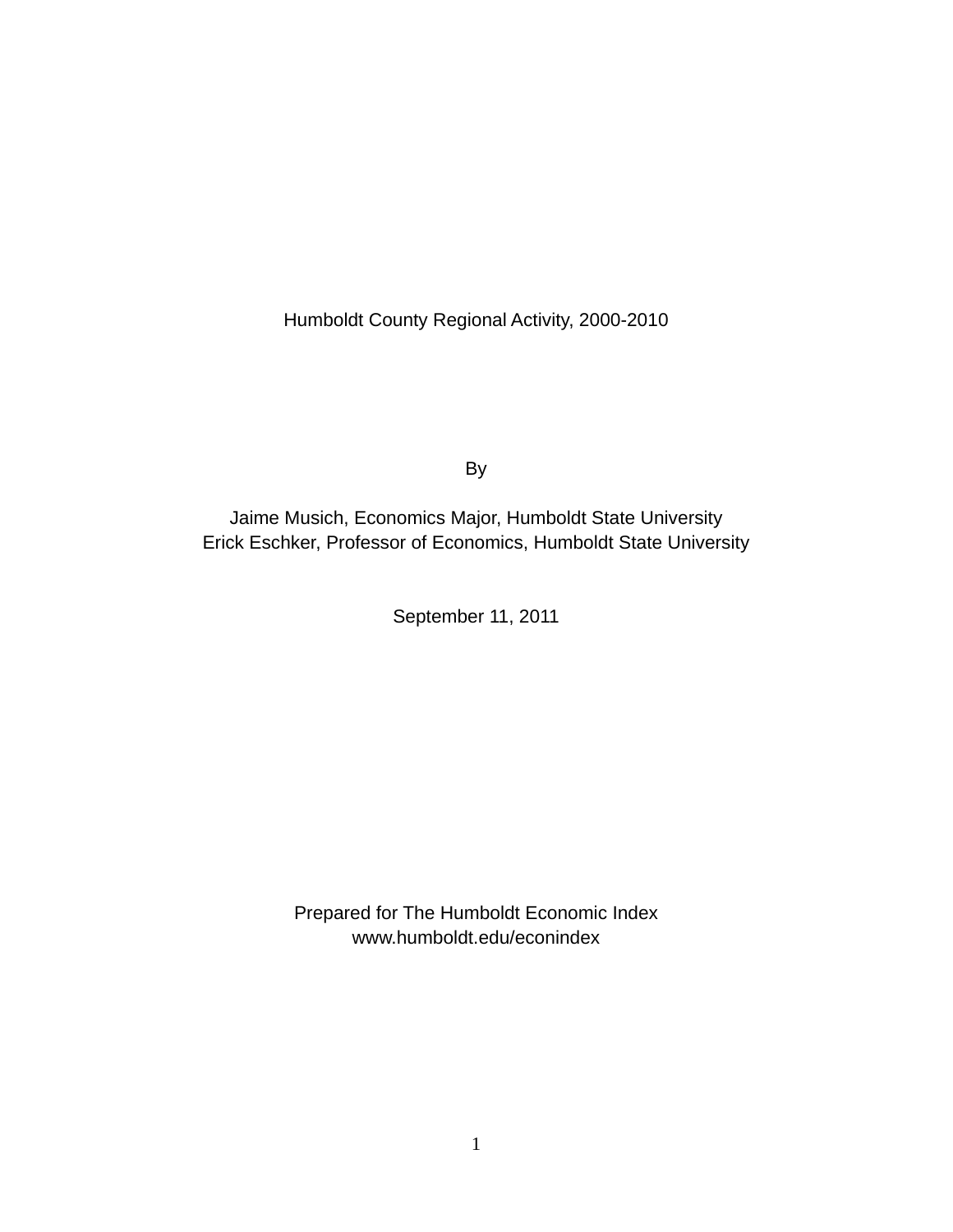#### Introduction

County and local economic development and business professionals asked how economic activity has changed within Humboldt County over the last ten years. To answer that question, in Spring and Summer 2011 Jaime Musich collected relevant economic data and created the following graphs and tables for the largest cities/regions within the County: Eureka, Arcata, Fortuna, and McKinleyville. We present data for each of these regions 2000 through 2010 where possible, but limitations in the source data mean that we cannot get annual data for each region or data for each year.

This document is meant to serve as a starting point for those interested in changes in intra-county activity, but commentary and analysis is brief. We list our data sources and present the raw data in the data appendix.

We wish to thank Dennis Mullins of the Labor Market Information Division for providing data. Janet Luzzi of the City of Arcata Finance Office provided sales and use tax data. Gregg Foster, Executive Director of Redwood Region Economic Development Commission made early suggestions for the types of data to collect.

Erick Eschker

Arcata, California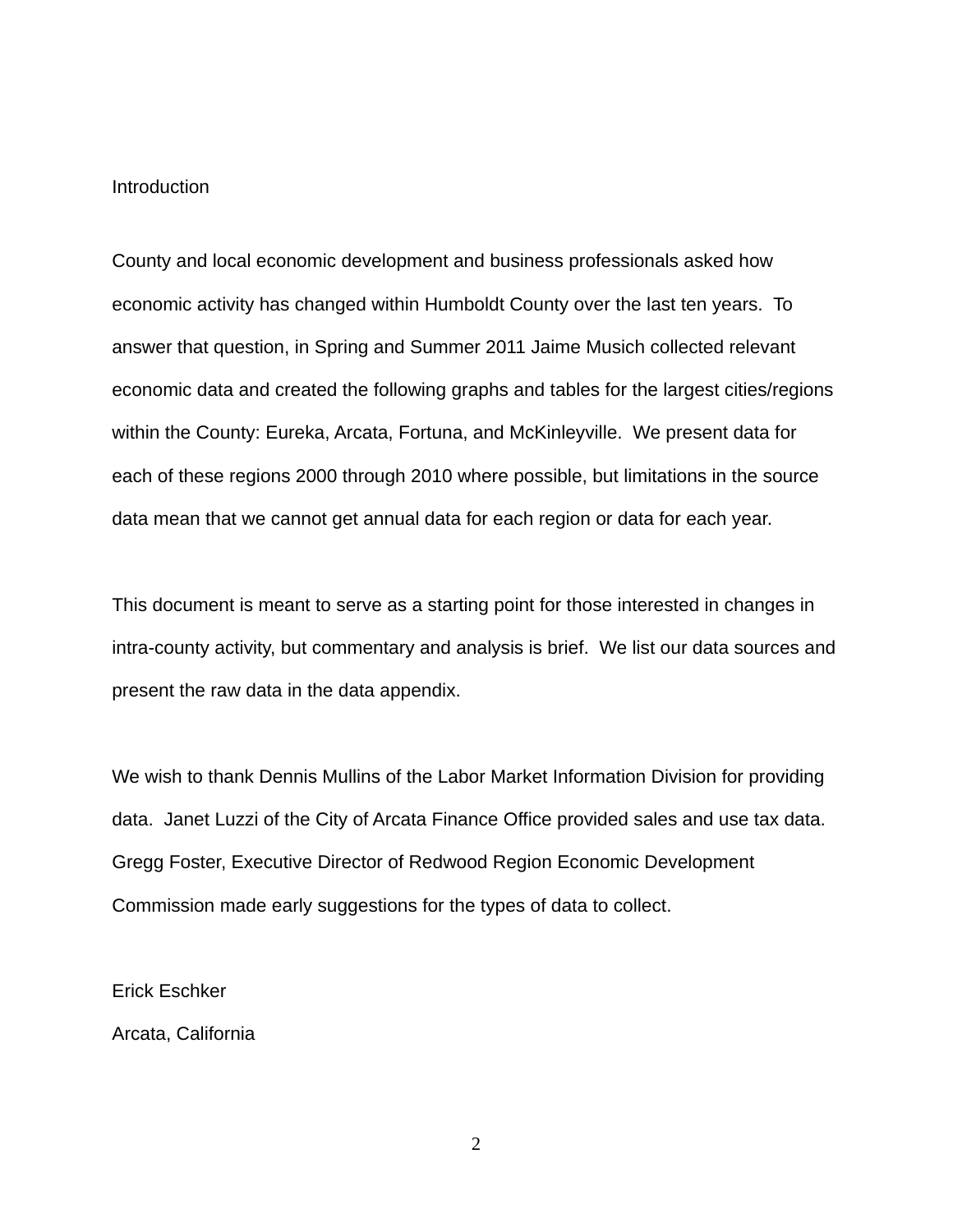### **Contents**

Population

**Workforce** 

Unemployment Rate

Sales and Use Tax Collections

Fictitious Business Names

Manufacturing Establishments

Construction Establishments

Forestry, Fishing, Hunting, and Agriculture Establishments

Data Appendix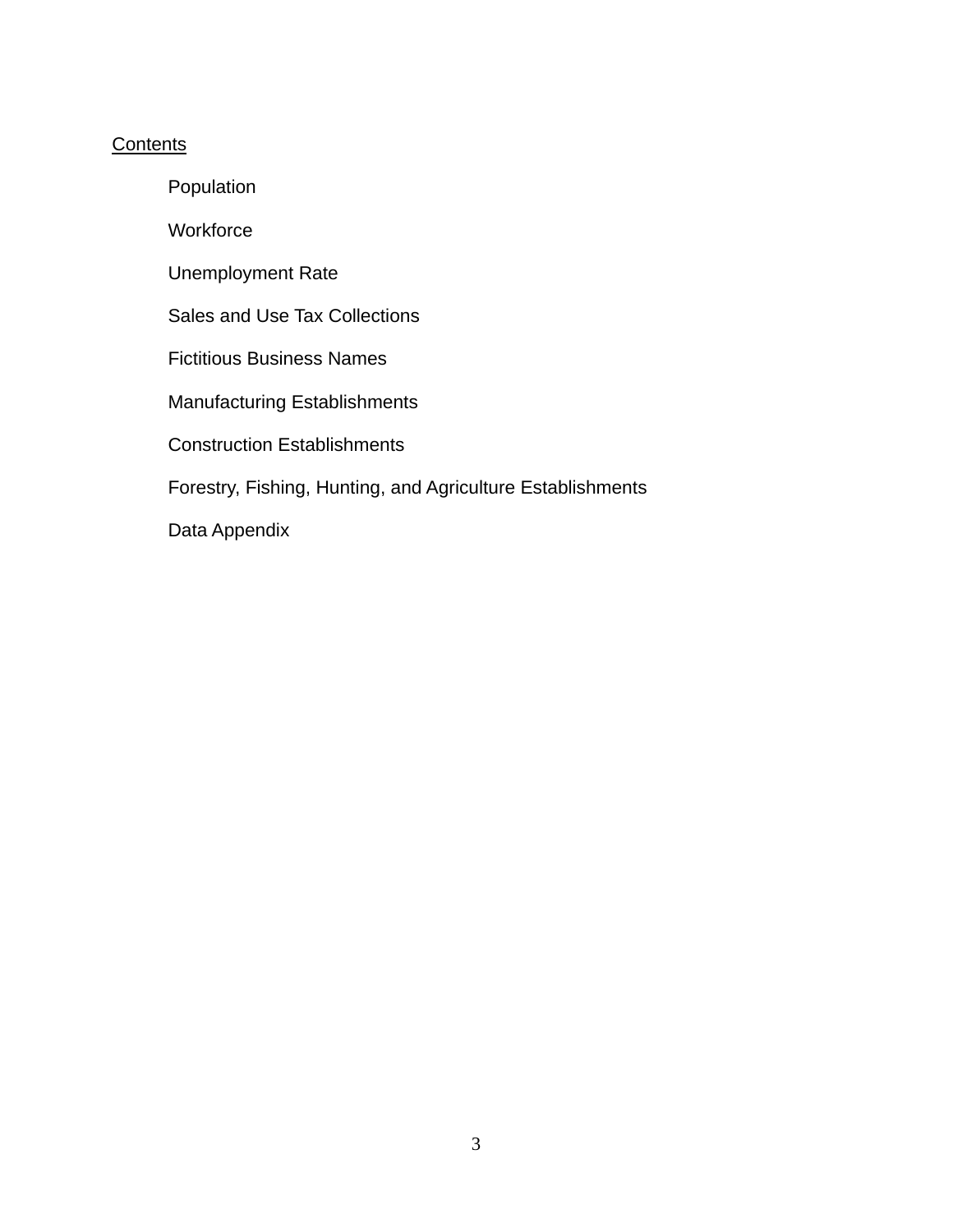#### Population



\*Data retrieved from Census Bureau. 2010 Census data not yet available.

Population is a good proximate measure of economic activity, since people tend to live where there are jobs and near businesses. The population is estimated to have risen in Arcata and Fortuna and fallen in Eureka. However, these data are population estimates from the Census Bureau based on the 2000 decennial census and it will be very helpful to review 2010 data once they become available.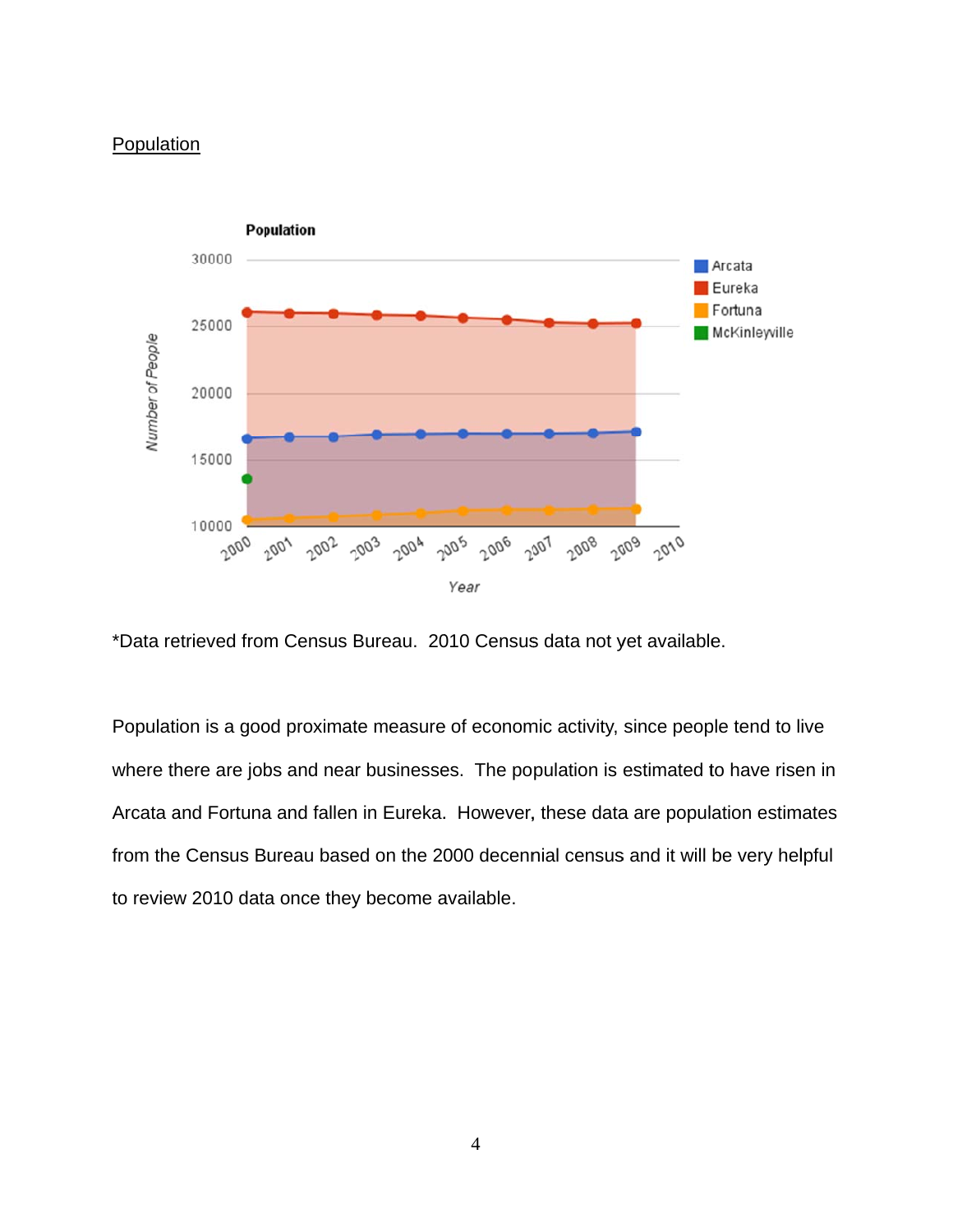#### **Workforce**



\*Data retrieved from Employment Development Department. 2010 annual averages not yet available.

Total workers is a basic measure of economic activity since for businesses labor accounts for a significant amount of all inputs into production. The Great Recession of 2007-09 led to fewer workers in all regions in 2009 as compared to 2000.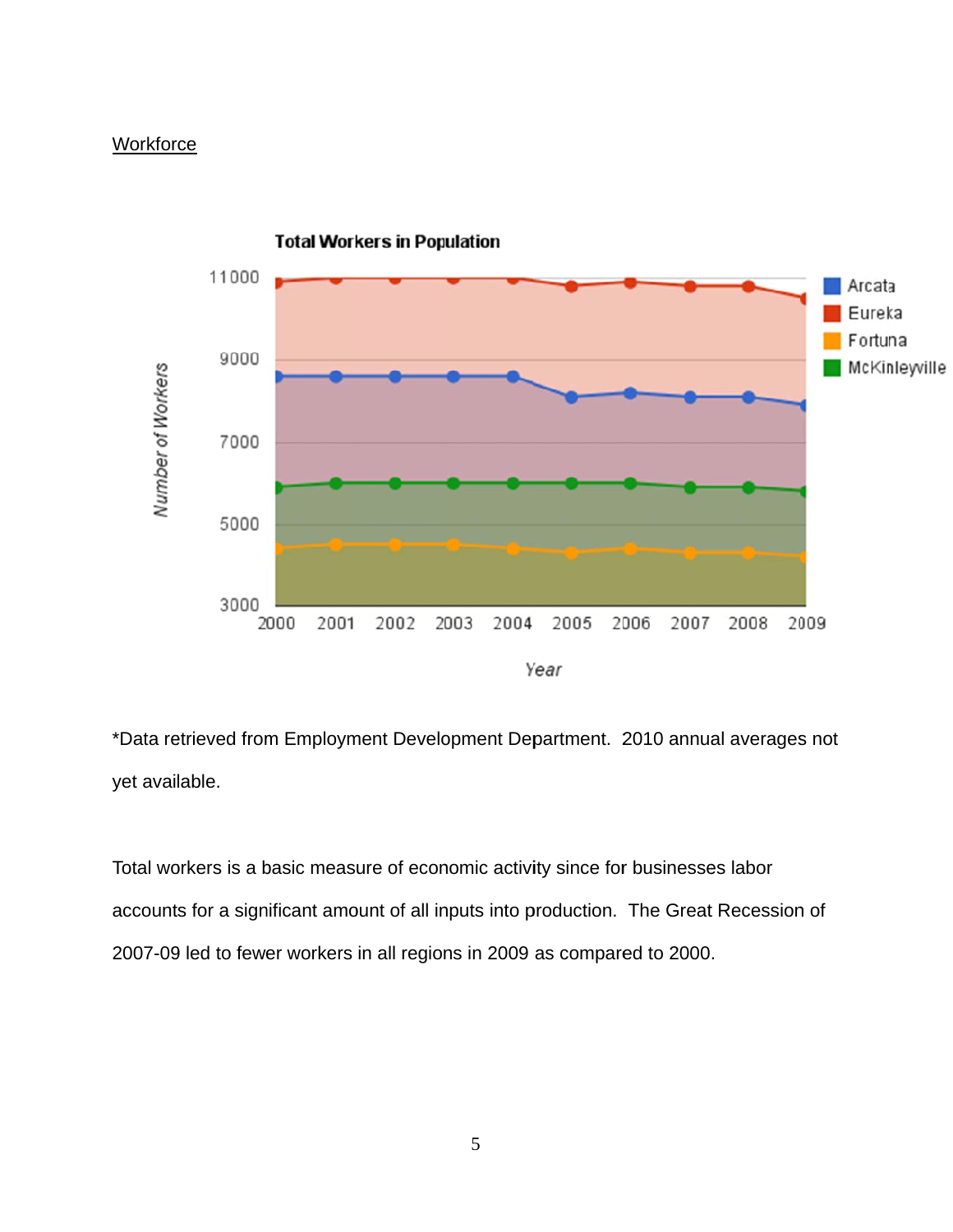#### **Unemployment Rate**



\*Data retrieved from Employment Development Department and Bureau of Labor Statistics. All data are annual averages. Annual average data for 2010 not yet available.

Unemployment rates are a great measure of the health of the labor market. Unemployment rates rose over the decade due to the Great Recession of 2007-09. One curious movement in relative unemployment rates is that while Arcata had a similar unemployment rate to Eureka and McKinleyville in 2000, the unemployment rate in Arcata was noticeably lower by 2009 compared to those two regions.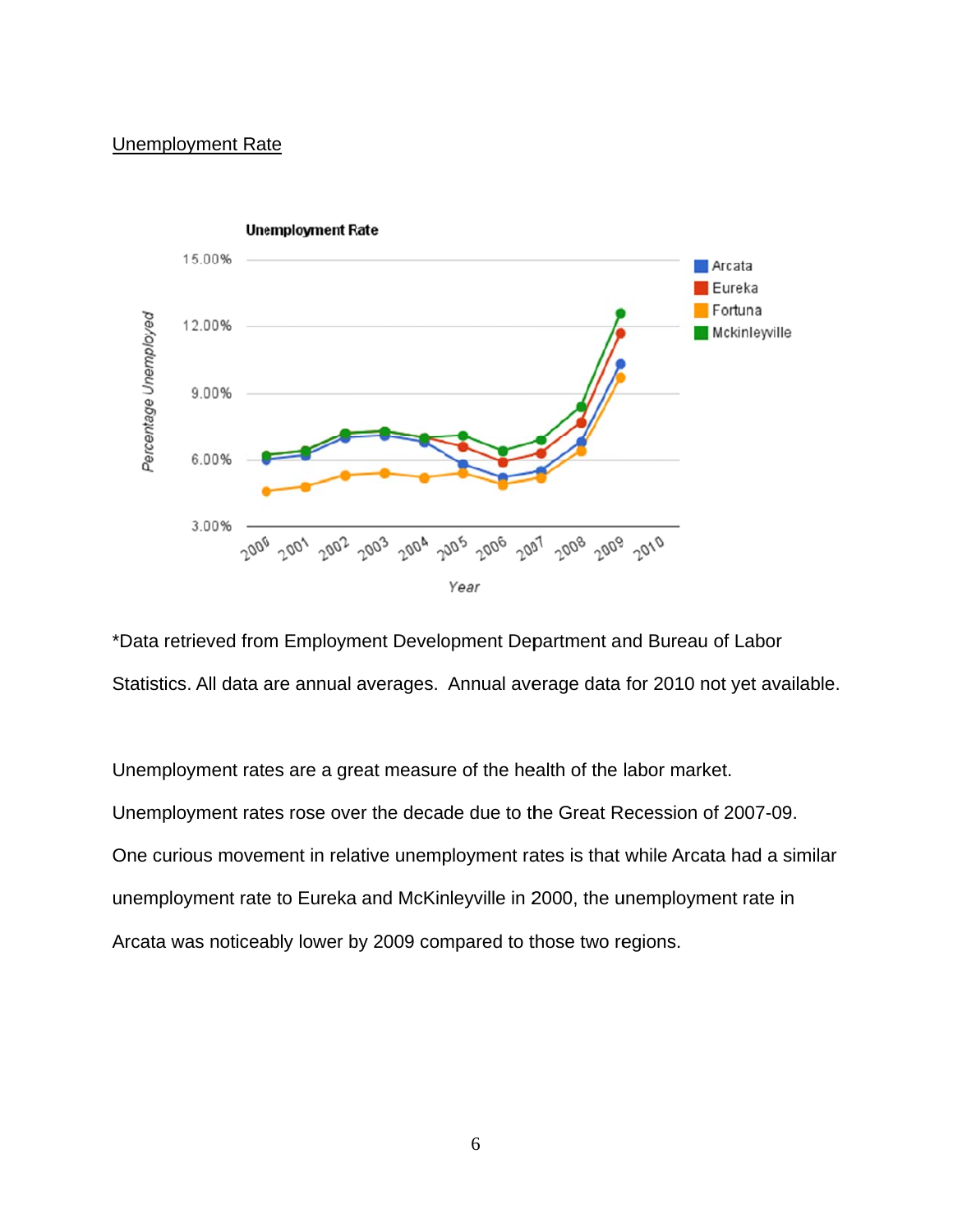#### Sales and Use Tax Collections



Sales Tax Trends for Humboldt County

\*All Sales Tax Collections for Humboldt County received from Janet Luzzi of City of Arcata: Finance. Sales and Use Tax Collections from second quarter of each year. Data for other quarters is incomplete.

Sales and Use taxes reflect buying in the economy. While total dollar amounts of taxes rose to the mid-decade then fell thereafter, the unincorporated regions, which includes McKinleyville, actually didn't experience a large drop.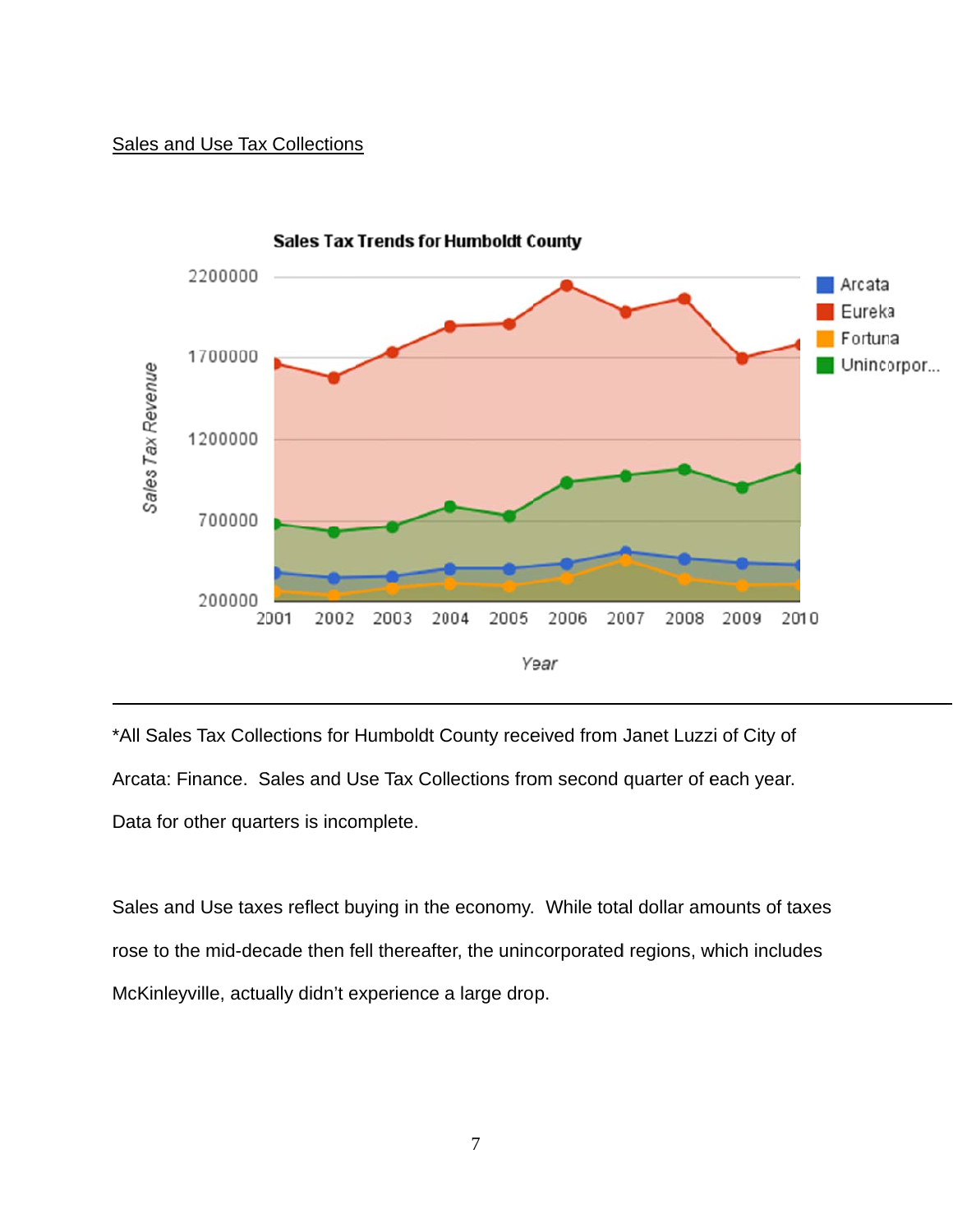#### **Fictitious Business Names**



**Fictitious Business Names** 

\*Source: Humboldt County Recorder.

Fictitious business names are the annual number of filings at the County Recorder. A company is required to file a fictitious business name if the business name is something other than the name of the owner. Filings include renewals, but the bulk of filings are new bus sinesses.

Fictitious business name filings are a measure of entrepreneurial activity and new business creation. We present all the historical data that are available, which is 1992 to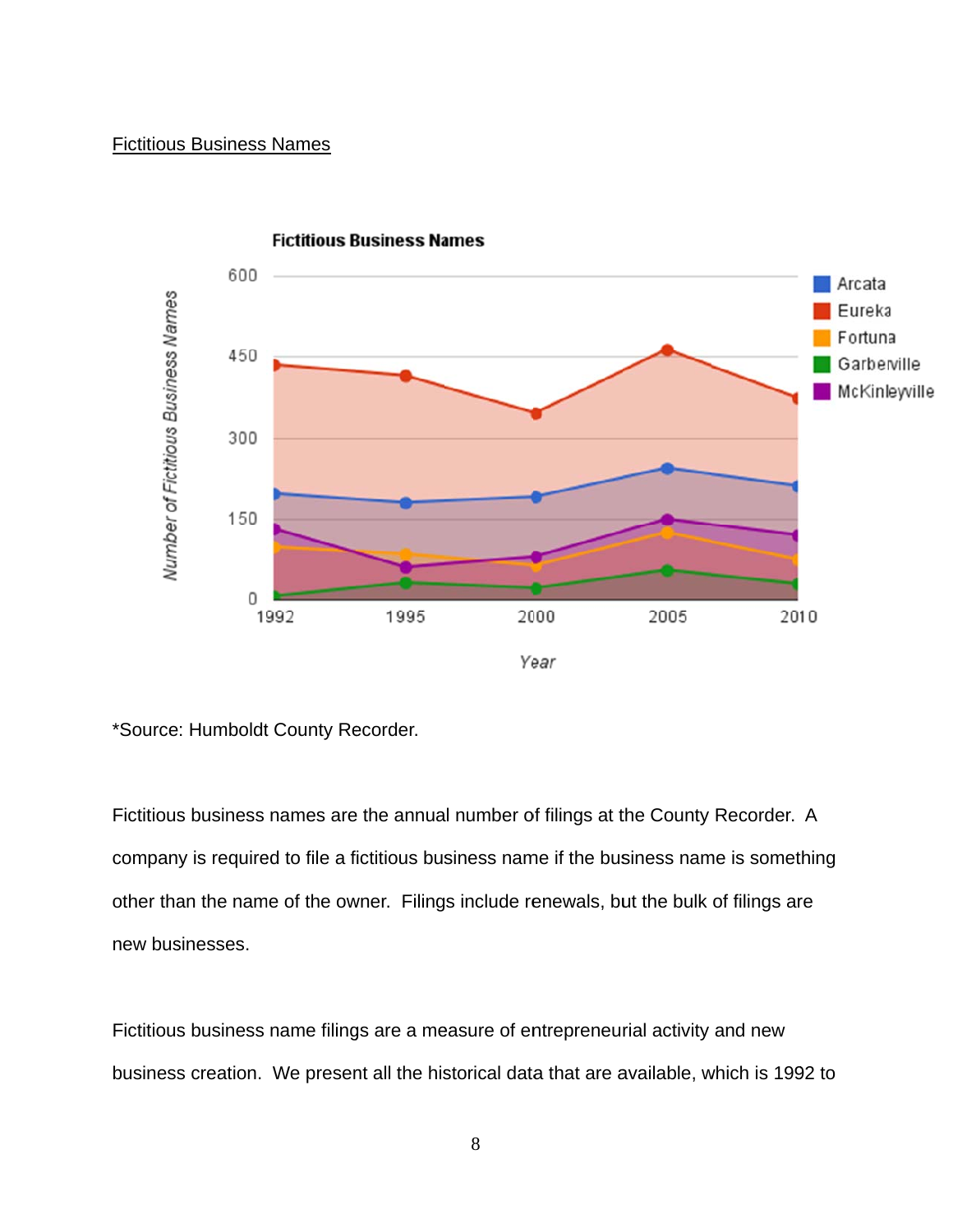the present. For most regions, filings were lowest in 1995 and 2000 and highest in 2005. Comparing regions, it seems that Arcata and Garberville had the strongest growth in filings over this period, while Eureka had the largest declines. For a more detailed look at entrepreneurial activity and fictitious business name filings in Humboldt County, see "Humboldt County Entrepreneur Annual Survey 2011" at <http://www.humboldt.edu/economics/>.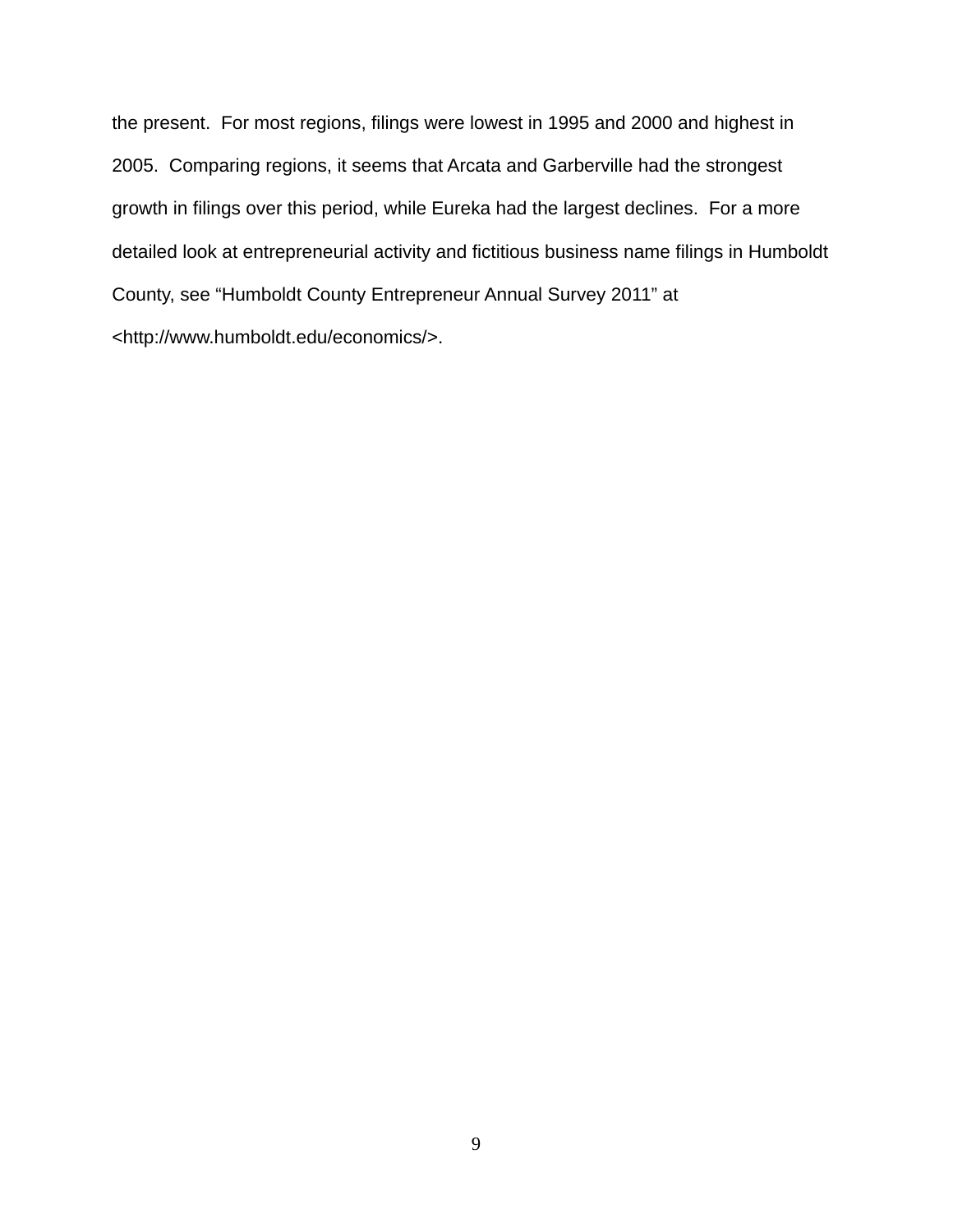#### **Manufacturing Establishments**



\*Data received from US Census Bureau at http://www.census.gov/econ/cbp/index/html Data only available through 2008. This is the number of manufacturing businesses. The series excludes data on self-employed individuals, employees of private households, railroad employees, agricultural production employees, and most government employees.

Manufacturing businesses fell the most in Eureka and Arcata and appears to have been the most stable in McKinleyville.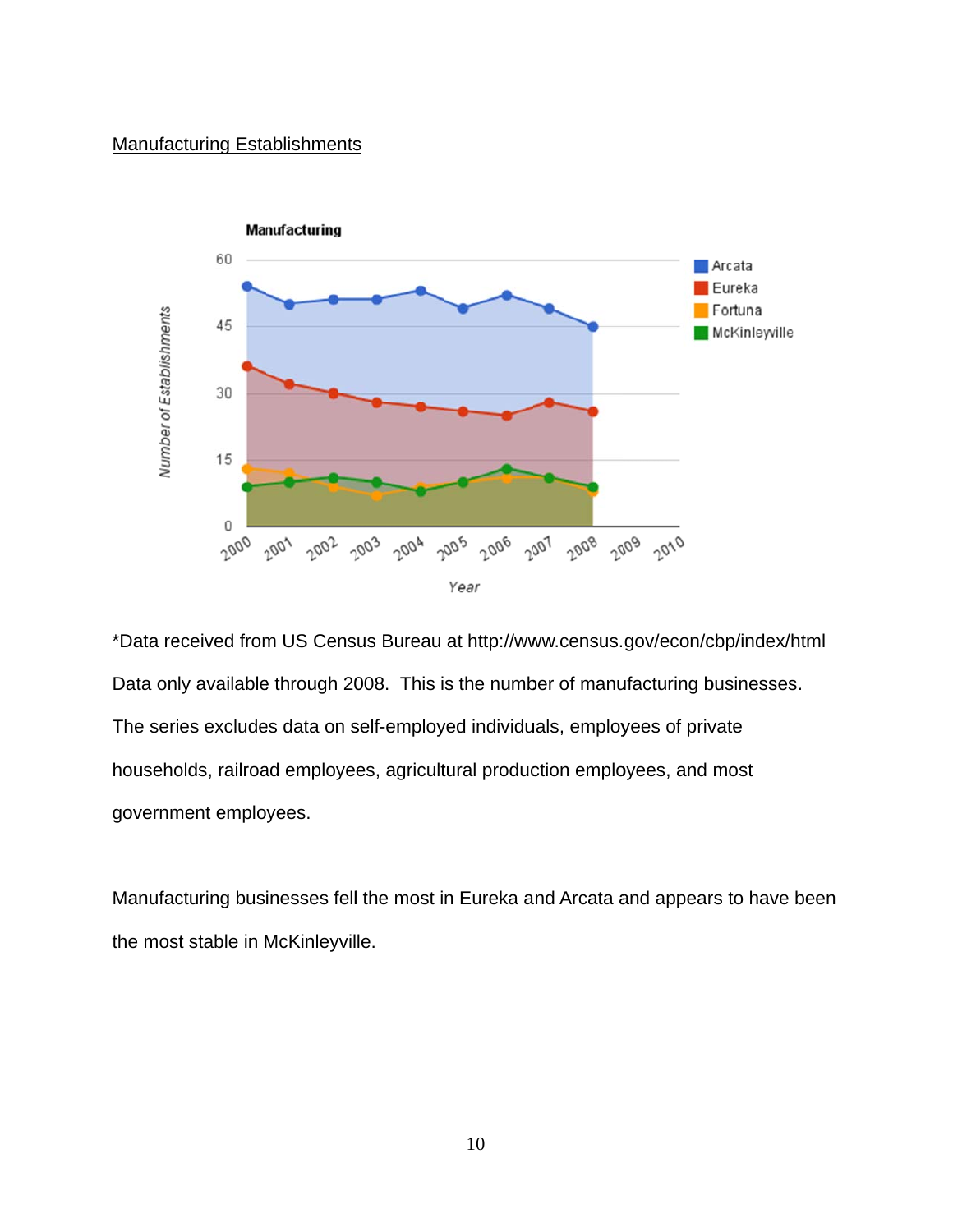#### **Construction Establishments**



\*Data received from US Census Bureau at http://www.census.gov/econ/cbp/index.html Data only available through 2008. This is the number of construction businesses. The series excludes data on self-employed individuals, employees of private households, railroad employees, agricultural production employees, and most government employees.

Arcata and Eureka show the least drop in Construction businesses over the last decade.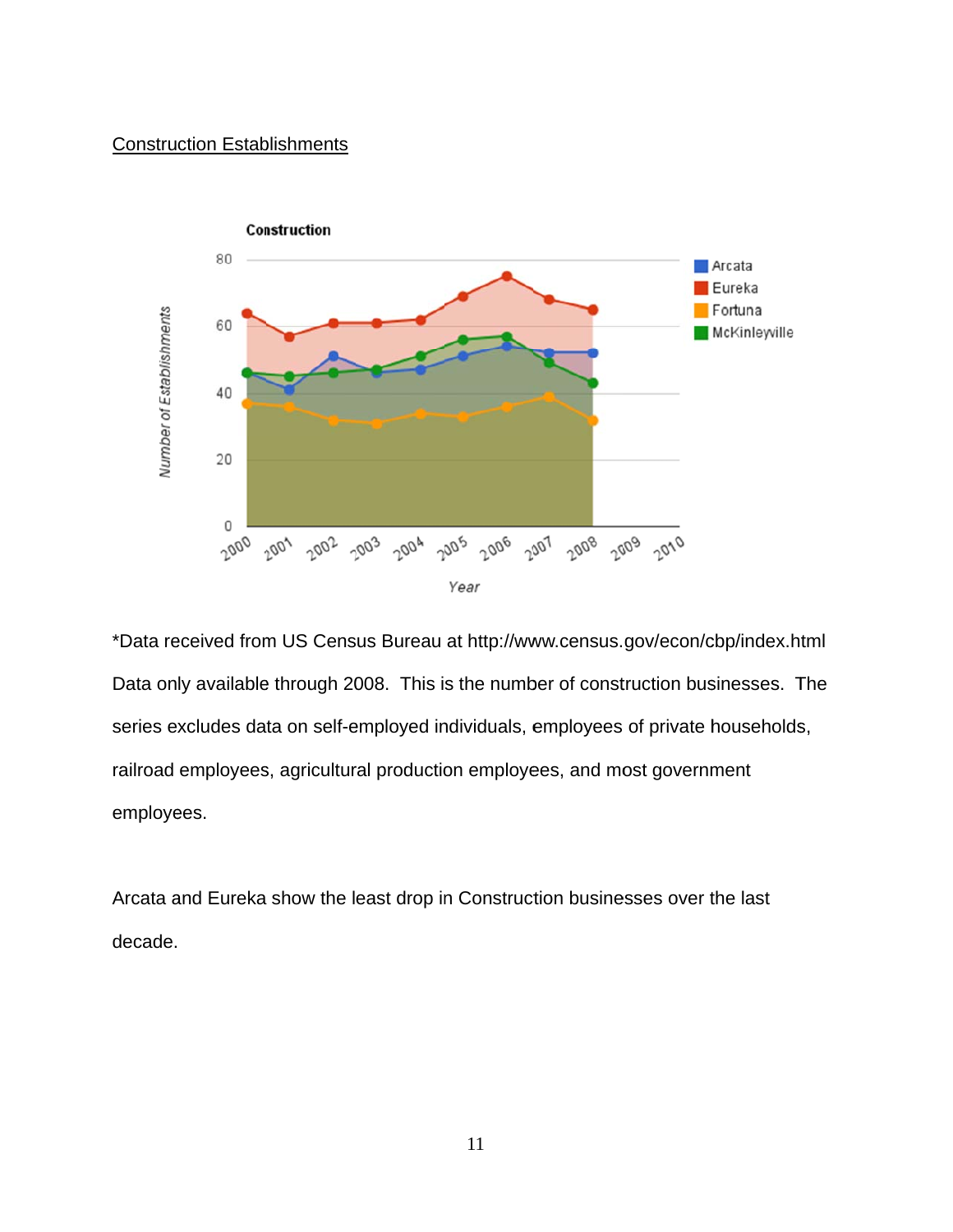#### Forestry, Fishing, Hunting, and Agriculture Establishments



\*Data received from US Census Bureau at http://www.census.gov/econ/cbp/index.html Data only available through 2008.

Forestry, Fishing, Hunting and Agriculture establishments fell the most in Fortuna over the decade while rising the most in Eureka.

12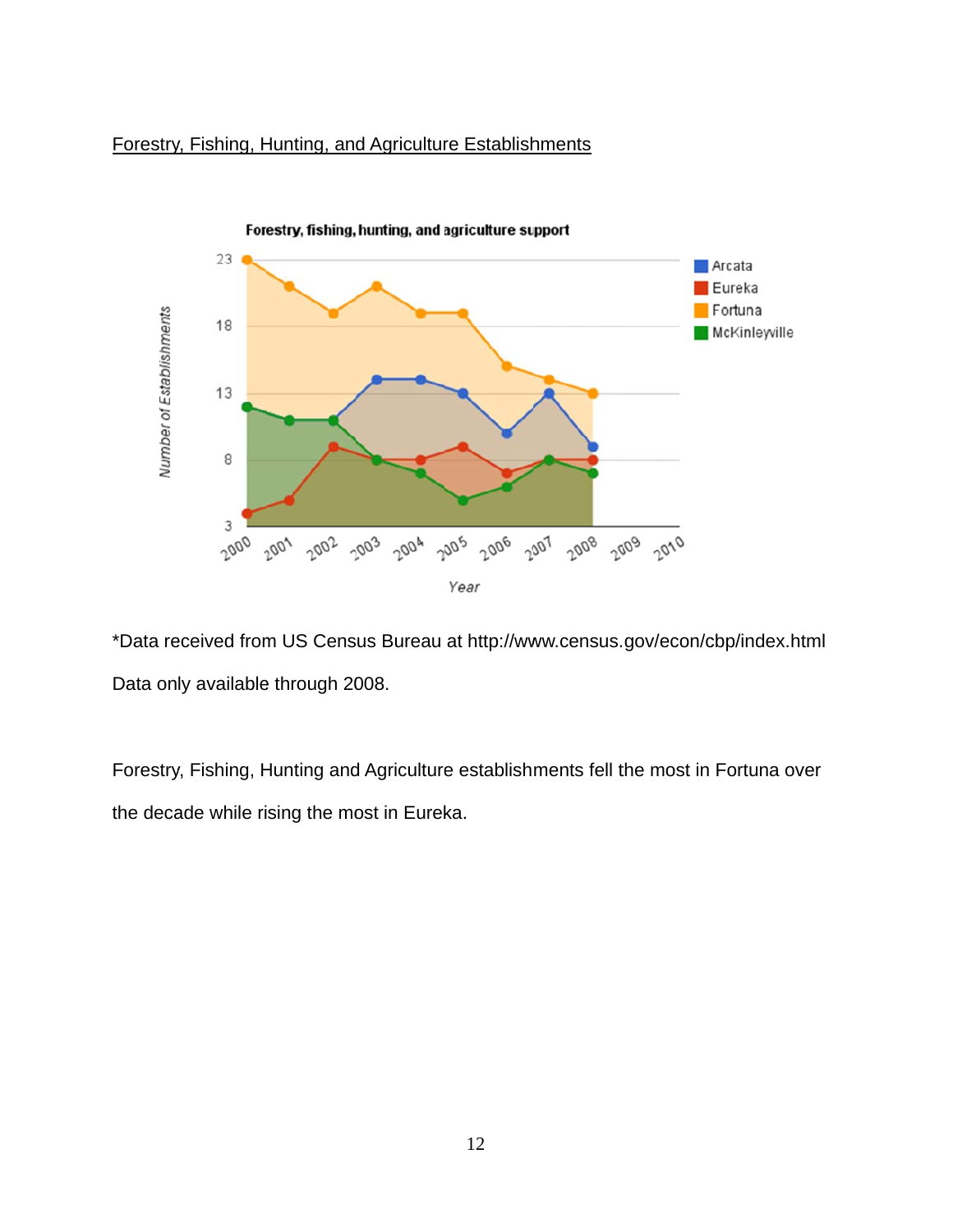# Data Appendix

## Population

| Year | <b>Total County Arcata</b> |       | Eureka | Fortuna | McKinleyville |
|------|----------------------------|-------|--------|---------|---------------|
| 2000 | 126403                     | 16614 | 26067  | 10512   | 13599         |
| 2001 | 127002                     | 16742 | 25993  | 10637   |               |
| 2002 | 127779                     | 16742 | 25968  | 10745   |               |
| 2003 | 128219                     | 16913 | 25853  | 10884   |               |
| 2004 | 128694                     | 16948 | 25803  | 11008   |               |
| 2005 | 128943                     | 16983 | 25644  | 11202   |               |
| 2006 | 129033                     | 16972 | 25518  | 11266   |               |
| 2007 | 128564                     | 16981 | 25282  | 11255   |               |
| 2008 | 128852                     | 17022 | 25212  | 11311   |               |
| 2009 | 129623                     | 17133 | 25245  | 11356   |               |

Source: Census Bureau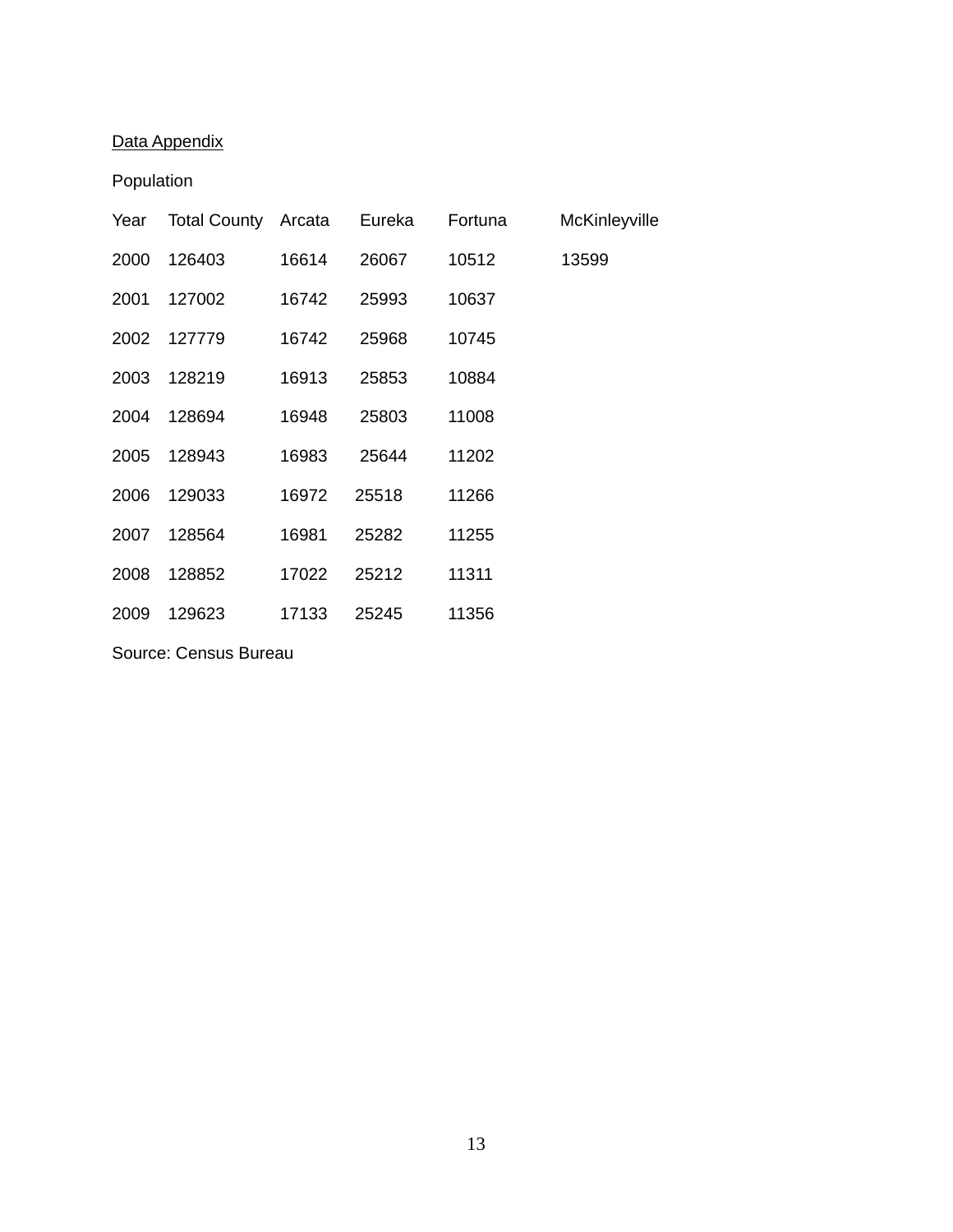## Total Workers in Population

| Year | <b>Total County</b> | Arcata | Eureka | Fortuna | McKinleyville |
|------|---------------------|--------|--------|---------|---------------|
| 2000 | 56600               | 8600   | 10900  | 4400    | 5900          |
| 2001 | 56800               | 8600   | 11000  | 4500    | 6000          |
| 2002 | 57000               | 8600   | 11000  | 4500    | 6000          |
| 2003 | 56900               | 8600   | 11000  | 4500    | 6000          |
| 2004 | 56700               | 8600   | 11000  | 4400    | 6000          |
| 2005 | 56000               | 8100   | 10800  | 4300    | 6000          |
| 2006 | 56300               | 8200   | 10900  | 4400    | 6000          |
| 2007 | 55900               | 8100   | 10800  | 4300    | 5900          |
| 2008 | 55700               | 8100   | 10800  | 4300    | 5900          |
| 2009 | 54200               | 7900   | 10500  | 4200    | 5800          |
| 2010 | 53900               |        |        |         |               |

Source: Employment Development Department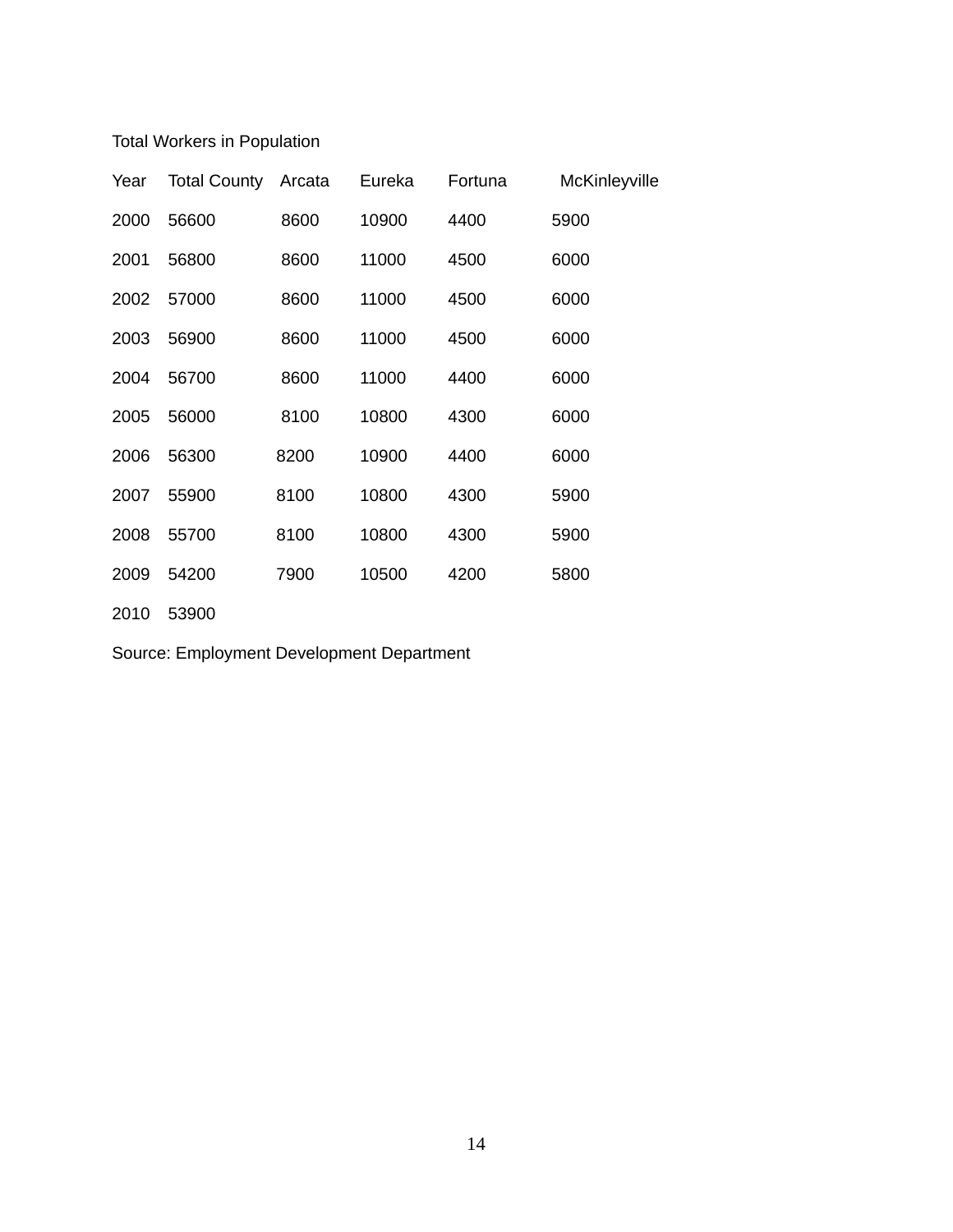Unemployment Rate

| Year | <b>Total County</b> | Arcata | Eureka | Fortuna | McKinleyville |
|------|---------------------|--------|--------|---------|---------------|
| 2000 | 5.80%               | 6.00%  | 6.20%  | 4.60%   | 6.20%         |
| 2001 | 6.00%               | 6.20%  | 6.40%  | 4.80%   | 6.40%         |
| 2002 | 6.70%               | 7.00%  | 7.20%  | 5.30%   | 7.20%         |
| 2003 | 6.90%               | 7.10%  | 7.30%  | 5.40%   | 7.30%         |
| 2004 | 6.50%               | 6.80%  | 7.00%  | 5.20%   | 7.00%         |
| 2005 | 6.10%               | 5.80%  | 6.60%  | 5.40%   | 7.10%         |
| 2006 | 5.50%               | 5.20%  | 5.90%  | 4.90%   | 6.40%         |
| 2007 | 5.90%               | 5.50%  | 6.30%  | 5.20%   | 6.90%         |
| 2008 | 7.20%               | 6.80%  | 7.70%  | 6.40%   | 8.40%         |
| 2009 | 10.90%              | 10.30% | 11.70% | 9.70%   | 12.60%        |

Source: Employment Development Department, Bureau of Labor Statistics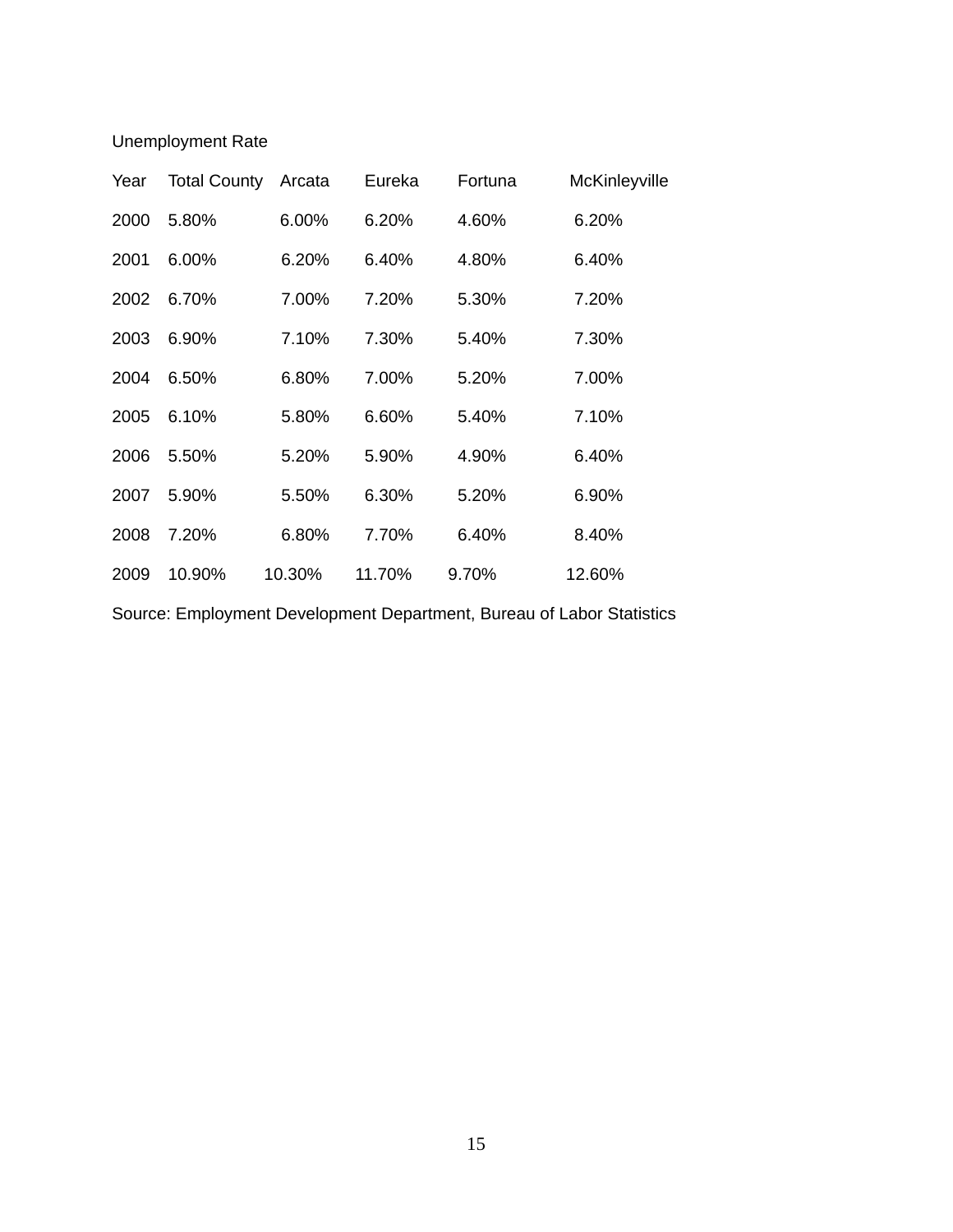#### Sales and Use Tax Collections

| Year | <b>Total County</b> | Arcata | Eureka  | Fortuna | Unincorporated Regions |
|------|---------------------|--------|---------|---------|------------------------|
| 2001 | 3054397             | 375869 | 1663021 | 262047  | 679584                 |
| 2002 | 2854613             | 343566 | 1576826 | 236034  | 628069                 |
| 2003 | 3105197             | 351916 | 1736276 | 281721  | 660956                 |
| 2004 | 3477633             | 399946 | 1896847 | 311003  | 787489                 |
| 2005 | 3398377             | 399369 | 1912106 | 294208  | 728617                 |
| 2006 | 3943568             | 430774 | 2148231 | 344065  | 933265                 |
| 2007 | 4002698             | 503084 | 1985573 | 454341  | 973618                 |
| 2008 | 3971458             | 461099 | 2066286 | 339651  | 1013709                |
| 2009 | 3411469             | 433264 | 1695446 | 298833  | 903852                 |
| 2010 | 3620288             | 421650 | 1784778 | 303372  | 1019448                |

Source: Janet Luzzi City of Arcata: Finance Director

Second quarter data only.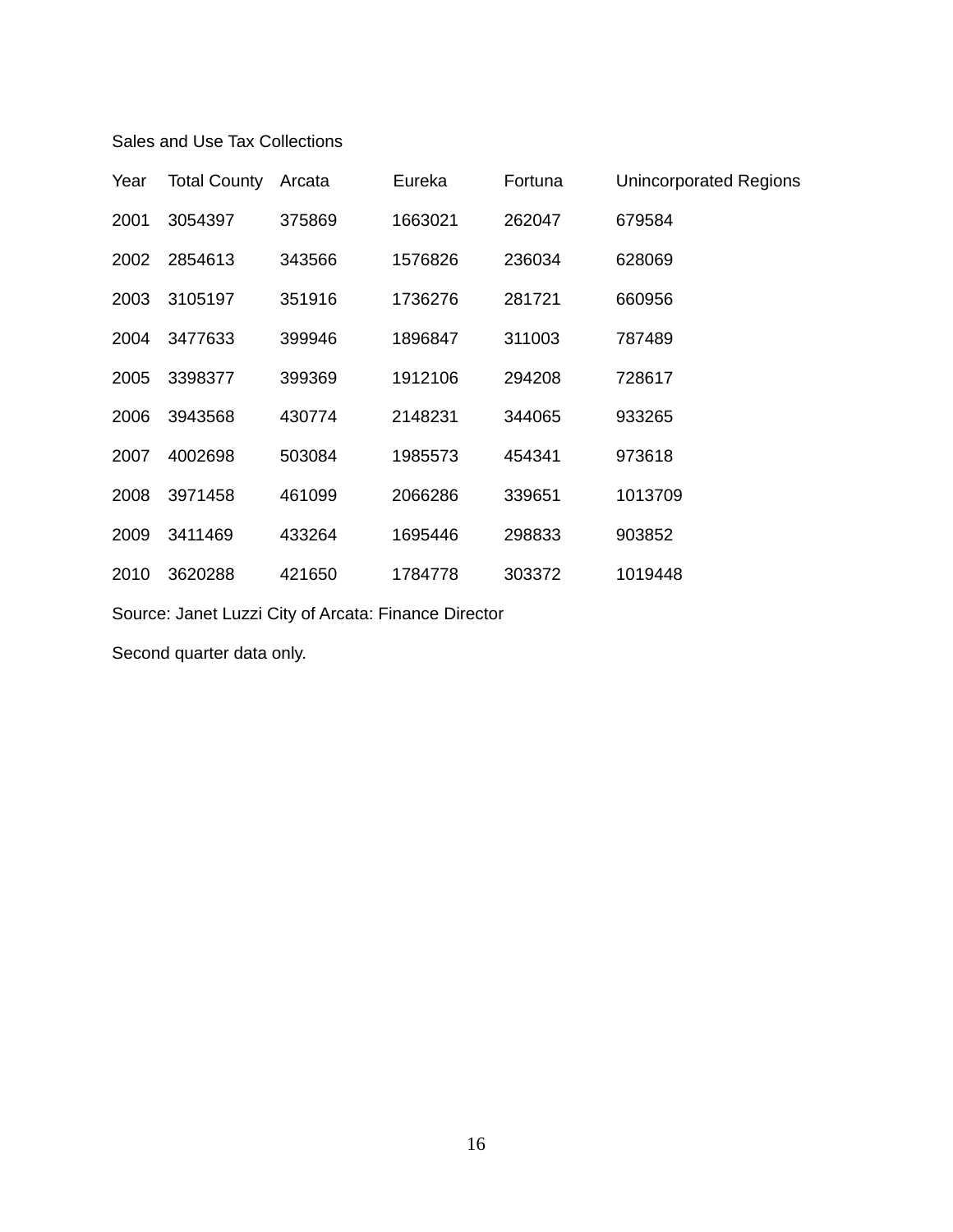Sales Tax Rates

| Year | <b>Total County</b> | Arcata | Eureka | Fortuna | McKinleyville | Garberville |
|------|---------------------|--------|--------|---------|---------------|-------------|
| 2004 | 7.25%               | 7.25%  | 7.25%  | 7.25%   | 7.25%         | 7.25%       |
| 2005 | 7.25%               | 7.25%  | 7.25%  | 7.25%   | 7.25%         | 7.25%       |
| 2006 | 7.25%               | 7.25%  | 7.25%  | 7.25%   | 7.25%         | 7.25%       |
| 2007 | 7.25%               | 7.25%  | 7.25%  | 7.25%   | 7.25%         | 7.25%       |
| 2008 | 7.25%               | 7.25%  | 7.25%  | 7.25%   | 7.25%         | 7.25%       |
| 2009 | 8.45%               | 9%     | 8.5%   | 8.25%   | 8.25%         | 8.25%       |
| 2010 | 8.45%               | 9%     | 8.5%   | 8.25%   | 8.25%         | 8.25%       |
| 2011 | 8.55%               | 9%     | 9%     | 8.25%   | 8.25%         | 8.25%       |

\*Total County for Sales Tax Percentages is a 5 Region Average

Fictitious Business Names

| Year | Arcata | Eureka | Fortuna | Garberville | McKinleyville |
|------|--------|--------|---------|-------------|---------------|
| 1992 | 197    | 435    | 97      | 6           | 131           |
| 1995 | 180    | 415    | 84      | 31          | 60            |
| 2000 | 191    | 346    | 63      | 21          | 79            |
| 2005 | - 244  | 463    | 124     | 54          | 149           |
| 2010 | 211    | 374    | 74      | 29          | 119           |

Source: Humboldt County Recorder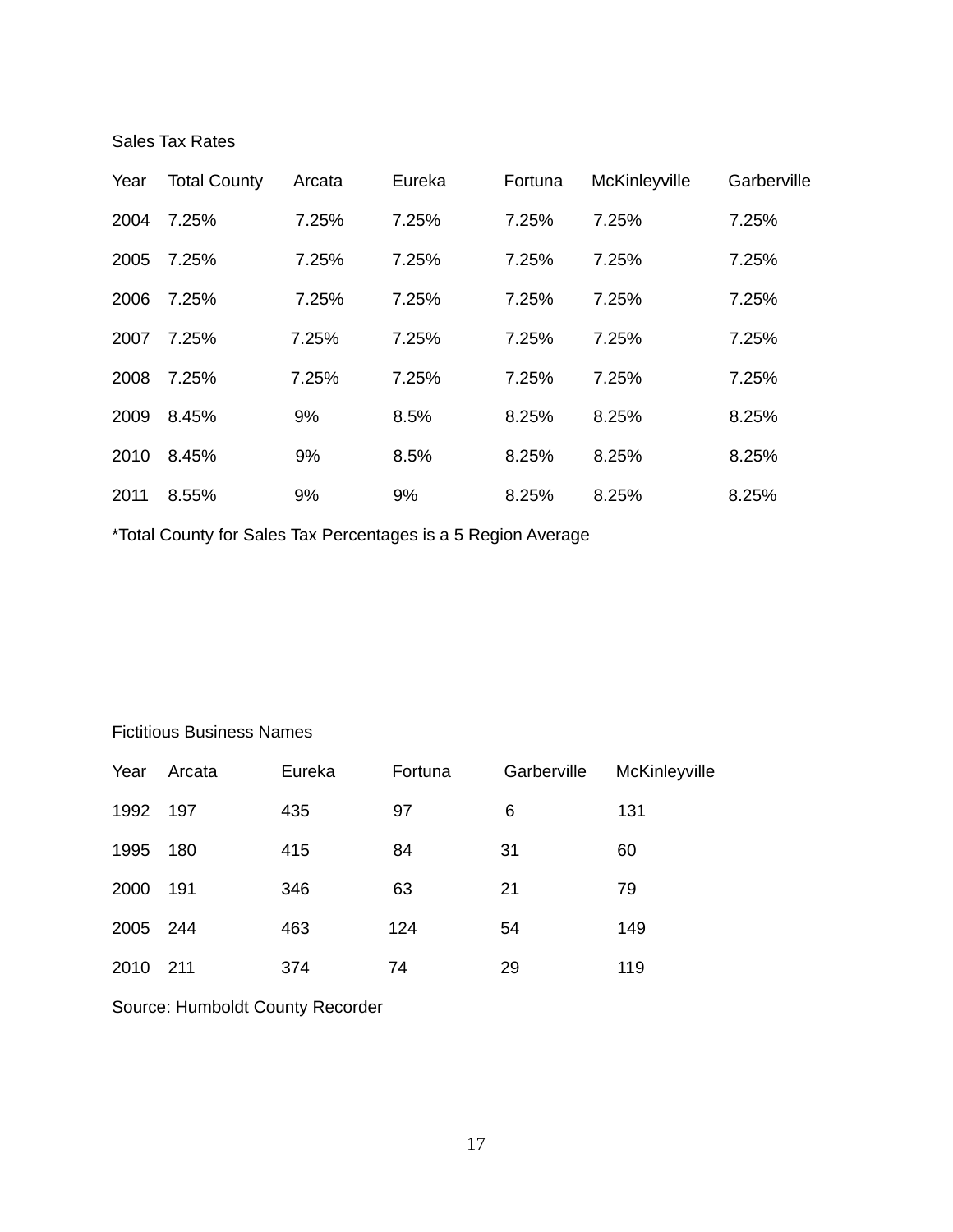## Manufacturing

|          | Year Total County Arcata |    | Eureka | Fortuna        | McKinleyville |
|----------|--------------------------|----|--------|----------------|---------------|
| 2000     | 186                      | 54 | 36     | 13             | 9             |
| 2001     | 175                      | 50 | 32     | 12             | 10            |
| 2002 161 |                          | 51 | 30     | 9              | 11            |
| 2003 150 |                          | 51 | 28     | $\overline{7}$ | 10            |
| 2004 145 |                          | 53 | 27     | 9              | 8             |
| 2005 149 |                          | 49 | 26     | 10             | 10            |
| 2006 152 |                          | 52 | 25     | 11             | 13            |
| 2007     | 152                      | 49 | 28     | 11             | 11            |
| 2008     | 141                      | 45 | 26     | 8              | 9             |

All data received from US Census Bureau at http://www.census.gov/econ/cbp/index.html

#### **Construction**

|          | Year Total County Arcata |    | Eureka | Fortuna | McKinleyville |
|----------|--------------------------|----|--------|---------|---------------|
| 2000 415 |                          | 46 | 64     | 37      | 46            |
| 2001 394 |                          | 41 | 57     | 36      | 45            |
| 2002 385 |                          | 51 | 61     | 32      | 46            |
| 2003 390 |                          | 46 | 61     | 31      | 47            |
| 2004 414 |                          | 47 | 62     | 34      | 51            |
| 2005 419 |                          | 51 | 69     | 33      | 56            |
| 2006 429 |                          | 54 | 75     | 36      | 57            |
| 2007 414 |                          | 52 | 68     | 39      | 49            |
| 2008 394 |                          | 52 | 65     | 32      | 43            |

All data received from US Census Bureau at http://www.census.gov/econ/cbp/index.html